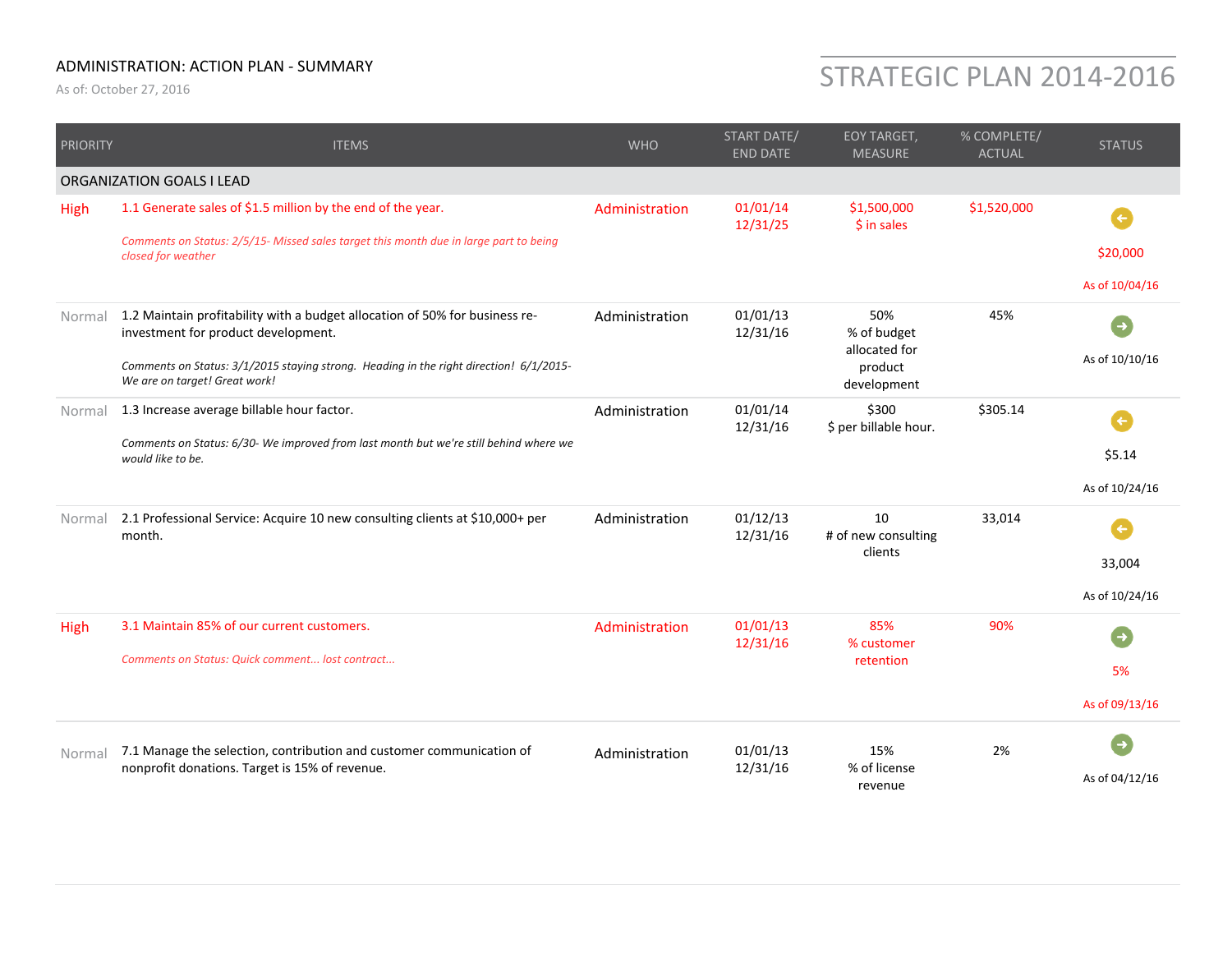| <b>MY ITEMS</b> |                                                                                                                          |                |                          |                                 |           |                |
|-----------------|--------------------------------------------------------------------------------------------------------------------------|----------------|--------------------------|---------------------------------|-----------|----------------|
|                 | 1.1.1 Develop our credit card program.                                                                                   | Administration | 06/01/16,<br>12/31/20    | \$50,000,<br>Gross Revenue      | \$75,500  |                |
|                 |                                                                                                                          |                |                          |                                 |           | As of 10/04/16 |
|                 | 1.1.1.1 Complete a park Master Plan                                                                                      | JoAnne Rogers  | 06/01/16,<br>12/31/20    | 100%,<br>Total number of        | 50%       | $\rightarrow$  |
|                 | Comments on Status: 10/3/16 - Plan being drafted.                                                                        |                |                          | active cards.                   |           | As of 10/04/16 |
| Normal          | 1.1.2 Software Licenses: Generate \$300,000 from added software features by<br>the end of each FY.                       | Administration | $01/01/14$ ,<br>12/31/16 | \$300,000,<br>\$ generated from | \$605,250 |                |
|                 | Comments on Status: 6/16/14 - waiting on IT to fix server so we can run reports.<br>3/26/15-Wait for approval from Bob   |                |                          | added software<br>features      |           | \$305,250      |
|                 |                                                                                                                          |                |                          |                                 |           | As of 10/05/16 |
| Normal          | 3.1.1.1 Research and identify 6 opportunities in new markets that company could<br>expand into.                          | JoAnne Rogers  | $01/20/13$ ,<br>06/30/16 | 6.<br>% complete                | 5         | y              |
|                 |                                                                                                                          |                |                          |                                 |           | As of 06/16/16 |
| Normal          | 3.1.2 Develop a competitive analysis survey for our market.                                                              | Administration | $01/01/16$ ,<br>12/31/16 | % Complete                      |           |                |
|                 | Comments on Status: 6/16/14 - goal was set up as a KPI, but that was wrong. I updated<br>that and this goal is complete! |                |                          |                                 |           | As of 12/23/15 |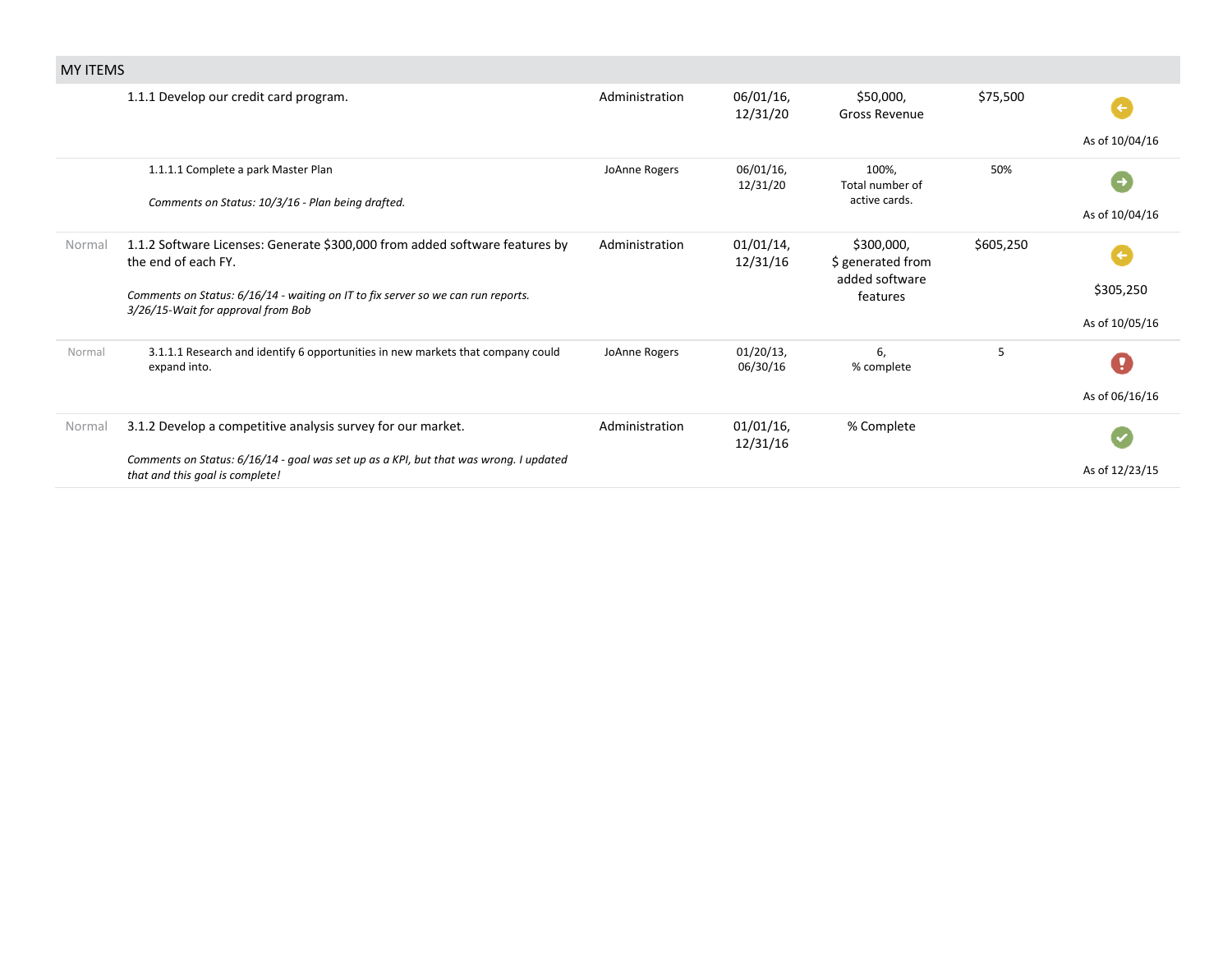## ADMINISTRATION: ACTION PLAN ‐ DETAIL

| <b>PRIORITY</b> | <b>ITEMS</b>                                                                                                                                                                                                                 | <b>WHO</b>          | START DATE/<br><b>END DATE</b> | EOY TARGET,<br><b>MEASURE</b>                                 | % COMPLETE/<br><b>ACTUAL</b> | <b>STATUS</b>                  |
|-----------------|------------------------------------------------------------------------------------------------------------------------------------------------------------------------------------------------------------------------------|---------------------|--------------------------------|---------------------------------------------------------------|------------------------------|--------------------------------|
|                 | 1 Financial Sustainability: Grow our business in a responsible and controlled way to increase revenue by 30% year-over-year for the next 3 years while maintaining a 20% net<br>profit margin each year.                     |                     |                                |                                                               |                              |                                |
| High            | 1.1 Generate sales of \$1.5 million by the end of the year.<br>Comments on Status: 2/5/15- Missed sales target this month due in large part to being                                                                         | Administration      | 01/01/14,<br>12/31/25          | \$1,500,000,<br>\$ in sales                                   | \$1,520,000                  | \$20,000                       |
|                 | closed for weather                                                                                                                                                                                                           |                     |                                |                                                               |                              | As of 10/04/16                 |
|                 | 1.1.1 Develop our credit card program.                                                                                                                                                                                       | Administration      | 06/01/16,<br>12/31/20          | \$50,000,<br>Gross Revenue                                    | \$75,500                     | $\leftarrow$<br>As of 10/04/16 |
|                 | 1.1.1.1 Complete a park Master Plan<br>Comments on Status: 10/3/16 - Plan being drafted.                                                                                                                                     | JoAnne Rogers       | 06/01/16,<br>12/31/20          | 100%,<br>Total number of<br>active cards.                     | 50%                          | As of 10/04/16                 |
| Normal          | 1.1.2 Software Licenses: Generate \$300,000 from added software features by<br>the end of each FY.<br>Comments on Status: 6/16/14 - waiting on IT to fix server so we can run reports.<br>3/26/15-Wait for approval from Bob | Administration      | 01/01/14,<br>12/31/16          | \$300,000,<br>\$ generated from<br>added software<br>features | \$605,250                    | \$305,250<br>As of 10/05/16    |
| High            | 1.1.2.1 Develop 8 software programs to monitor licenses.<br>Comments on Status: 6/14/14 - We are getting closer and closer. Starting the 3rd<br>milestone. 3/17/15-Waiting on Bob                                            | <b>Grant Howell</b> | $01/01/14$ ,<br>12/31/16       | 8,<br># of software<br>programs                               | 8                            | $\Omega$<br>As of 09/01/16     |
|                 | 1.1.2.2 Build marketing collateral<br>Comments on Status: (CV) 2 of 6 pieces developed.                                                                                                                                      | Sales Director      | 01/01/14,<br>12/31/16          | 100%,<br>% complete collateral                                | 100%                         | As of 08/29/16                 |
| Normal          | 1.1.3 Maintenance Contracts: Generate \$500,000 in maintenance contracts.<br>Comments on Status: 1/14/14 (SF) Original target was \$500K, too aggressive, adjust to<br>\$250K                                                | Marketing           | 01/01/13,<br>12/31/16          | \$500,000,<br>\$ generated from<br>maintenance<br>contracts   | \$130,000                    | \$-370,000<br>As of 10/05/16   |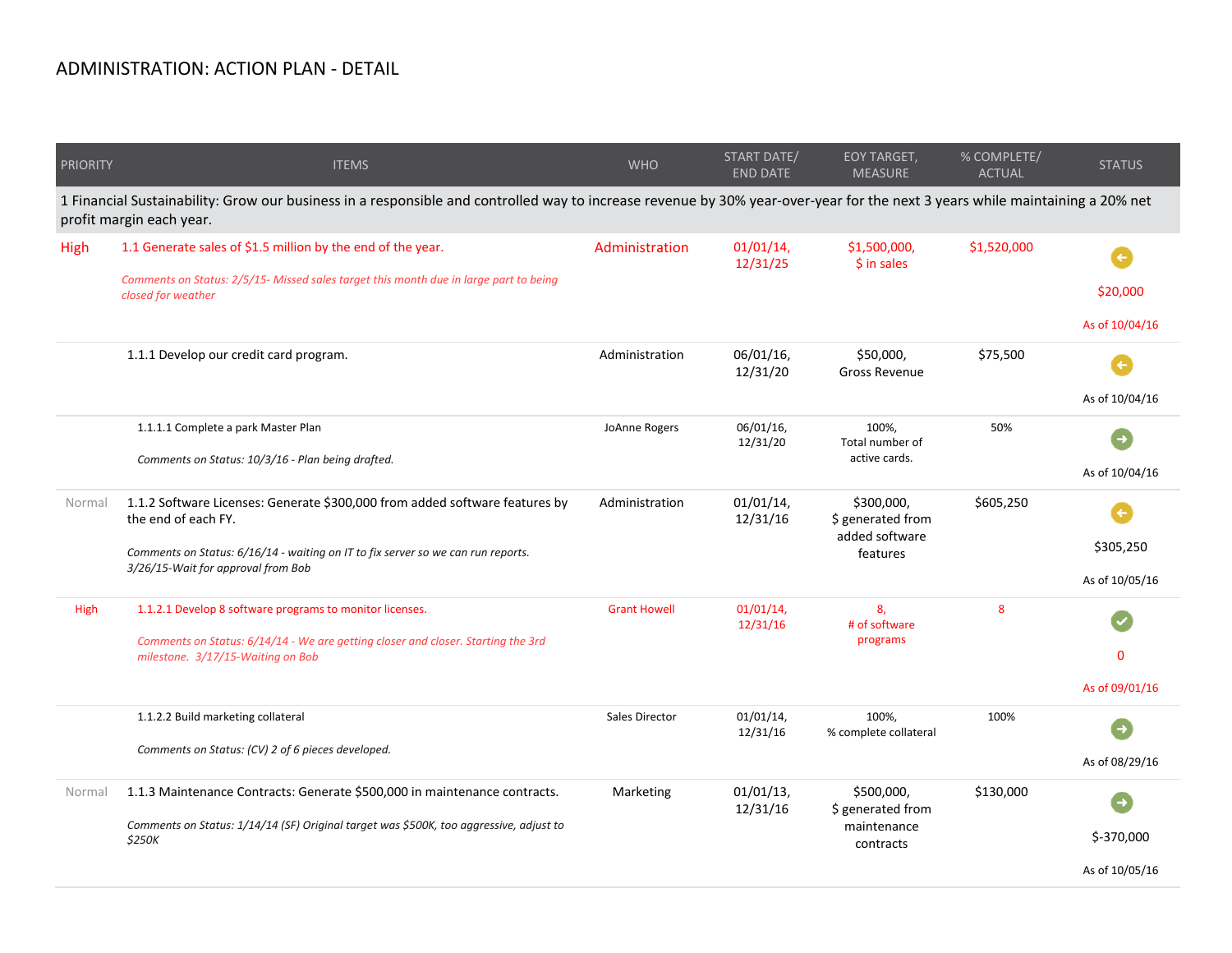| Normal | 1.1.4 Professional Consulting: Generate \$700,000 in web design consulting.                                                                                                                                                                          | <b>Customer Service</b> | 01/01/13,<br>12/31/16    | \$700,000,<br>\$ generated from<br>web design<br>consulting    | \$307,000 | \$-393,000<br>As of 10/10/16             |
|--------|------------------------------------------------------------------------------------------------------------------------------------------------------------------------------------------------------------------------------------------------------|-------------------------|--------------------------|----------------------------------------------------------------|-----------|------------------------------------------|
|        | Normal 1.2 Maintain profitability with a budget allocation of 50% for business re-<br>investment for product development.<br>Comments on Status: 3/1/2015 staying strong. Heading in the right direction! 6/1/2015-<br>We are on target! Great work! | Administration          | $01/01/13$ ,<br>12/31/16 | 50%,<br>% of budget<br>allocated for<br>product<br>development | 45%       | $\rightarrow$<br>As of 10/10/16          |
| Normal | 1.3 Increase average billable hour factor.<br>Comments on Status: 6/30- We improved from last month but we're still behind where we<br>would like to be.                                                                                             | Administration          | 01/01/14,<br>12/31/16    | \$300,<br>\$ per billable hour.                                | \$305.14  | $\leftarrow$<br>\$5.14<br>As of 10/24/16 |
|        | 2 Professional Services: To be the professional partner of choice.                                                                                                                                                                                   |                         |                          |                                                                |           |                                          |
| Normal | 2.1 Professional Service: Acquire 10 new consulting clients at \$10,000+ per<br>month.                                                                                                                                                               | Administration          | $01/12/13$ ,<br>12/31/16 | 10,<br># of new consulting<br>clients                          | 33,014    | $\leftarrow$<br>33,004<br>As of 10/24/16 |
|        | 2.1.1 Develop 2 new webinars a quarter to assist Sales Team.                                                                                                                                                                                         | Marketing               | $01/01/15$ ,<br>12/31/16 | 8,<br># of new webinars                                        |           | -8<br>As of 01/05/16                     |
|        | 2.1.1.2 Review existing presentations format for consistency.                                                                                                                                                                                        | Crystal O'Langdon       | 01/12/13,<br>03/22/14    | % Complete                                                     |           | Y<br>As of 10/02/14                      |
|        | 2.1.1.2.1 Develop campaign materials for 3 new markets.                                                                                                                                                                                              | Crystal O'Langdon       | 07/01/16,<br>12/31/16    | 100%,<br>% of campaign<br>materials complete                   |           | As of 08/24/16                           |
|        | 2.1.3 Work on new program for                                                                                                                                                                                                                        | IT Group                | 01/12/13,<br>12/31/16    | 50%                                                            |           | As of 12/23/15                           |